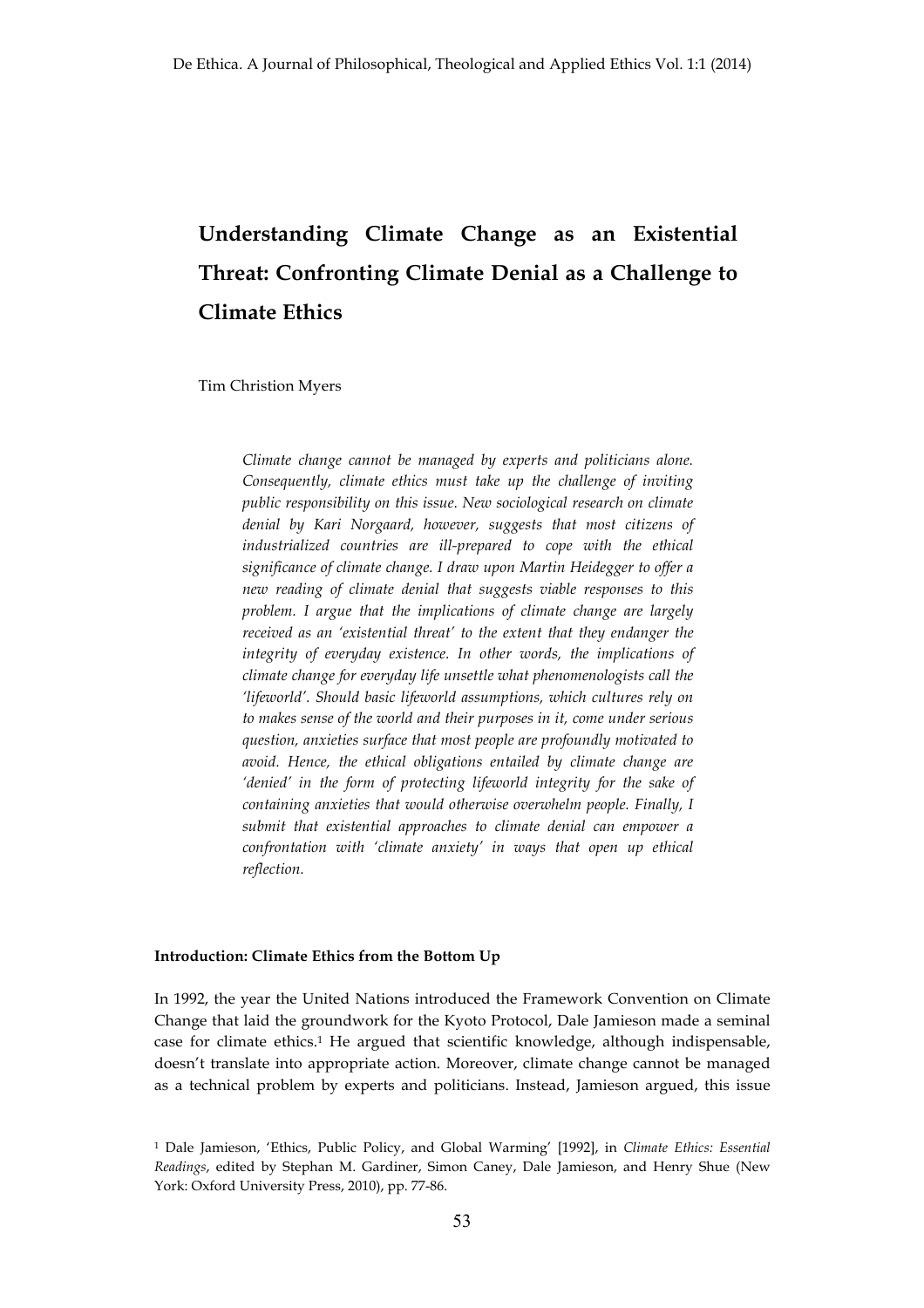confronts us with questions about how we relate to each other and to nature, as well as questions about who we are and how we ought to live. Hence, climate change is fundamentally an ethical issue.

In the past two decades, experts, politicians, and an increasingly professionalized environmental movement have taken on climate change only to prove Jamieson right. Despite over two decades of overwhelming scientific consensus regarding the enormity of climate change, and several ambitious international conventions attempting to address it, emissions have dramatically increased during this time, not decreased. Arguably, the Kyoto Protocol and market-based solutions like the European Union's venture into capand-trade have failed. Economist Nicolas Stern famously proclaimed climate change 'the greatest market failure the world has ever seen,'2 and some notables like James Gustave Speth are having serious doubts about capitalism's ability to address this problem at all.<sup>3</sup> Faith in green technologies is also problematic. Energy-efficiency improvements have been met with higher emissions because lower utility costs have translated into warmer buildings and bigger refrigerators, while better fuel economy has been outpaced by more cars on the road, longer commuting distances, and a sports utility vehicle fad. In *Green Illusions*, Ozzie Zehner deconstructs the techno-optimism behind solar, wind, biofuels, and other hopefuls to conclude that we don't have an energy crisis: we have a consumption crisis.4

My point isn't simply that large-scale solutions are useless. Indeed, one could scarcely imagine mitigating global emissions without them. However, political realism demands that policies and basic institutional reforms commensurate with the magnitude of this issue be met with widespread public support and involvement. In fact, given the global track record of the past two decades, it's become clear that such changes have to be instigated and enforced by a politically organized populous willing to keep powerful interests in check. The totalizing nature of climate change necessitates empowered and clear-sighted democracies like never before, and this in turn requires the kind of moral force that underlies all mass movements later generations recognize as historical in scope. Unfortunately, ethical responses to climate change by the public have proven equally discouraging. Growing awareness over the past two decades has not translated into the widespread normative changes demanded by this issue.

What accounts for this? Climate ethicists offer a range of ideas that include conceptual clarity, political inertia, worldviews, character vices, and other barriers to action. It's important to note in this regard that the way one understands the major barrier(s) to normativity has a strong influence on one's theoretical approach to climate ethics. If the problem of normativity boils down to muddled concepts, clarity will bring home the ethical implications of climate change to compel appropriate action. If, instead, motivation to act is inhibited by worldview perceptions blind to the moral urgency of climate change, a paradigm shift is needed. Or perhaps ethical responses are obstructed by bad habits or ill-adapted character traits. If so, new virtues are called for.

<sup>2</sup> Nicholas Stern, 'The Economics of Climate Change' [2008], in *Climate Ethics: Essential Readings*, edited by Stephan M. Gardiner, Simon Caney, Dale Jamieson, and Henry Shue (New York: Oxford University Press, 2010), pp. 39-76, at p. 39.

<sup>3</sup> James Gustave Speth, *The Bridge at the Edge of the World: Capitalism, the Environment, and Crossing from Crisis to Sustainability* (New Haven: Yale University Press, 2008).

<sup>4</sup> Ozzie Zehner, *Green Illusions: The Dirty Secrets of Clean Energy and the Future of Environmentalism* (Lincoln/London: University of Nebraska Press, 2012).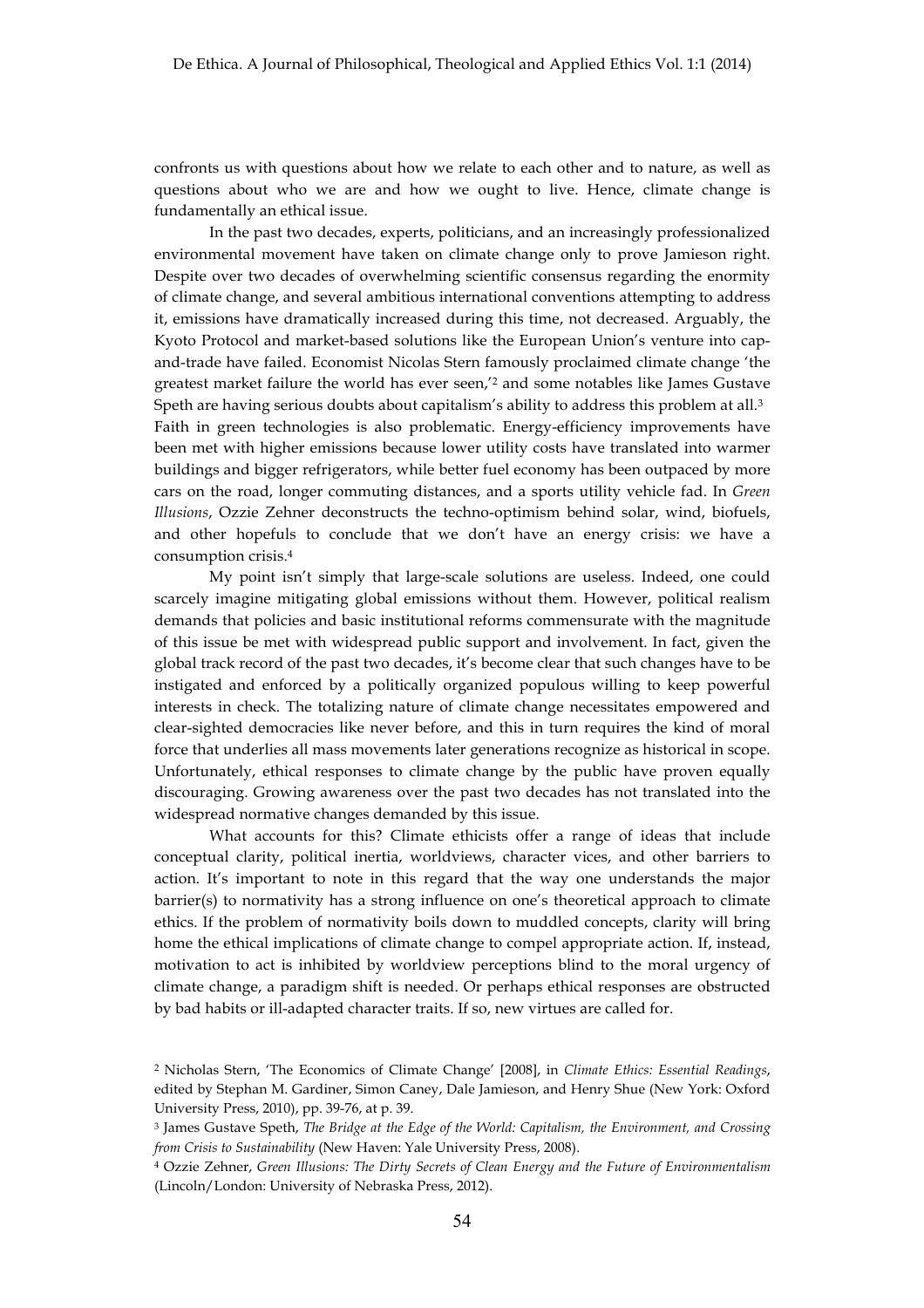These and other approaches to the problem of normativity are found throughout the climate ethics literature. New ethnographic research on climate denial by sociologist Kari Norgaard, however, complicates these views. Her observations suggest that climate denial is a defensive reaction to emotional disturbances triggered by the unsettling implications of climate change. Moreover, denial of this sort is intersubjective, meaning that it has to be understood in terms of collective socio-cultural experience. Ultimately, she argues, what is often denied in climate change is not the reality or even the seriousness of this issue, but precisely its *normative* significance for everyday life. This makes her work centrally relevant to climate ethics. And as I argue in this paper, Norgaard's research lends itself to an existentialist way of understanding the normativity problem at the center of climate ethics, and in the process provides a new perspective from which to approach the field.

Even if Norgaard's ethnographic findings accurately capture the phenomenon of climate denial, however, it still leaves the ethicist wondering how to philosophically address this central barrier to normativity. My own approach draws on Martin Heidegger to thematize climate denial more comprehensively and in ways that suggest viable ethical avenues. Specifically, I argue that climate change is received primarily as an existential threat that shuts down ethical reflection, and that the emotional disturbances observed by Norgaard are largely secondary to this more basic condition. By existential threat, I don't mean a physical danger. I mean a threat to the structures of meaning that constitute community or intersubjective identity.5 By calling into question our most basic assumptions about how we ought to live, how we ought to relate to others and to nature going into the future, the *continuity of social existence* is threatened at a collective level. In other words, the ethical implications of climate change pose an existential threat insofar as they call into question the intersubjective structures of what phenomenologists call the lifeworld. The sign of such a threat is a creeping anxiety that compels us to engage in the forms of denial analyzed by Norgaard. Hence, a Heideggerian interpretation of this research would understand climate denial as an anxious attempt to work with others in order to keep the ethical significance of climate change at a safe remove.

If climate change is indeed received as an existential threat, those interested in empowering public responsibility might want to consider an existentialist approach to climate ethics. To this end, I conclude that *some* measure of anxiety is appropriate as a signal that basic existential changes are needed, as long as bottom-up ways of responding to anxiety are put forward that truly open people up to this daunting issue.

## **The Existential Problem**

In a recent interview*,* Bill McKibben remarked that addressing climate change is like building a movement against ourselves—as if the abolition movement depended on slave owners.6 Although we can draw powerful examples of collective mobilization from

<sup>5</sup> By 'community' or 'intersubjective identity' I mean traditions (religious, political, professional, etc.) that connote common ways of thinking, speaking, feeling, perceiving, and being.

<sup>6</sup> Bill McKibben, 'Global Warming's Terrifying New Math', *Rolling Stones Magazine,* July 19 (2012), online at http://www.rollingstone.com/politics/news/global-warmings-terrifying-new-math-20120719 (accessed 2013-11-11).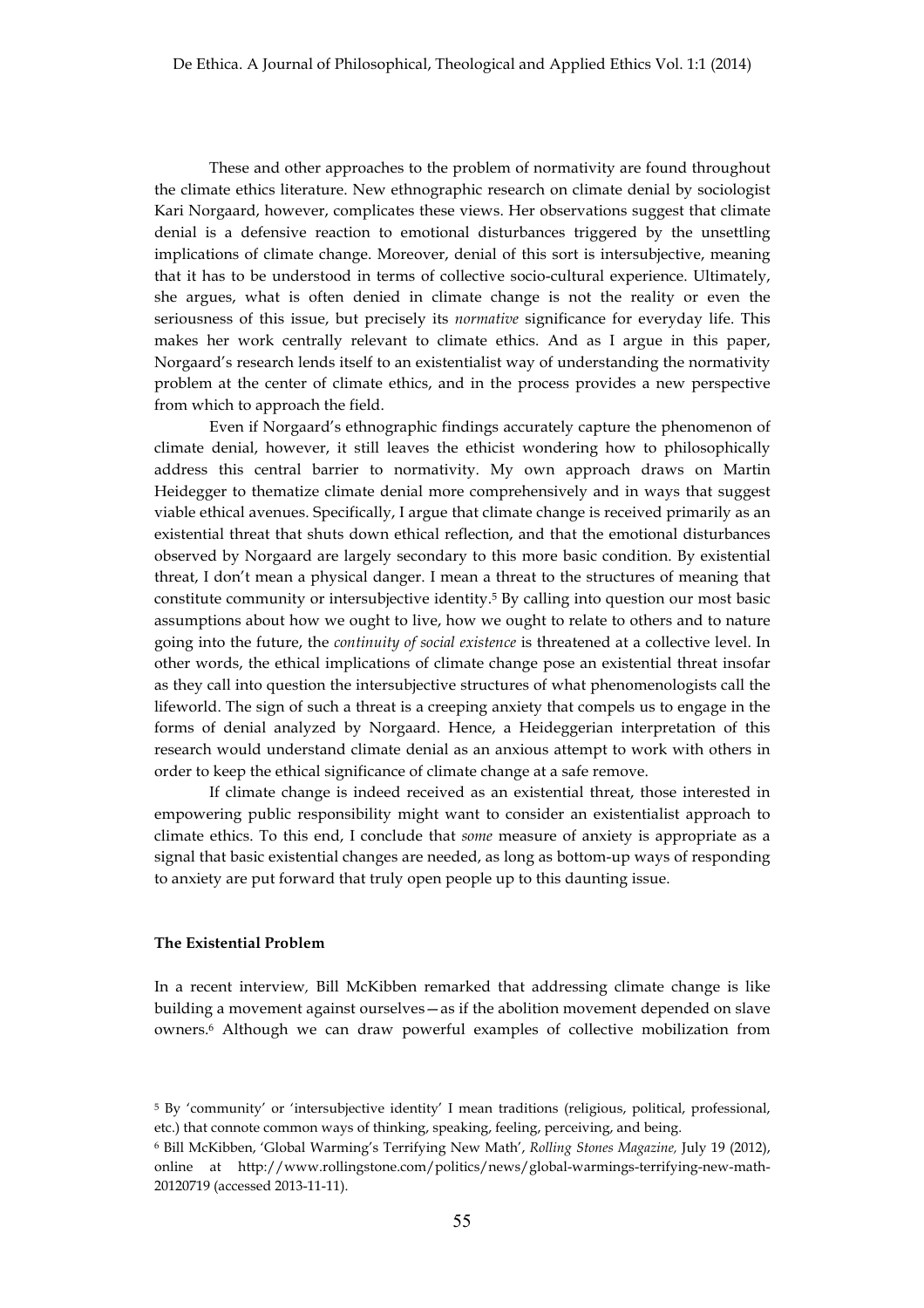history, as with World War II, what most of them have in common is a felt need to react against an external threat like fascism. Climate change, however, complicates this line between external and internal. Of course, McKibben doesn't believe that 'external enemies' are absent. In a world marked by widening gaps of wealth and power, it's not the consumers that have been controlling the fate of climate policy over the past two decades. One must look instead to producers like Exxon Mobil. McKibben's point, however, is that most people in affluent societies tend to identify with the very industrial world order that Exxon Mobil represents. Social identity, after all, is constituted by sociocultural experience, and the latter has long been infused with the ethos and mores of industrialization, including its scientific, technological, and economic power. There's a sense in which we *see ourselves*—our past and future—in the very world responsible for climate change, and so cannot easily imagine carbon-healthy alternatives to it. I call this the existential problem.

For Herbert Marcuse, we see ourselves in a world that is nevertheless alien to us—just as medieval Christians saw themselves in a supernatural God beyond their experience and power to influence. For him, however, the 'external world' most identify with today belongs, not to the supernatural, but rather to the material order that governs everyday existence. The result, for Marcuse, is a 'one-dimensional' *internalization* of the industrial order itself to the extent that it has become self-evident and beyond question. With the introduction of mass communications, social experience has become standardized to such an extent that our ability to think, speak, feel, perceive, and behave *beyond* the industrial order of immediate existence has been severely compromised. Thus, Marcuse explains, the genuine development of meaningful concepts to mediate self and world is precluded.

The concepts which comprehend the facts and thereby transcend the facts are losing their authentic linguistic representation. Without these mediations, language tends to express and promote the immediate identification of reason and fact, truth and established truth, essence and existence, the thing and its function.7

If we add to this list the immediate identification of what *is* (reality) and what *ought to be* (possibility), mediating *ethical* concepts also seem unlikely to develop. Future possibilities are already encapsulated in present realities. Yet, for Marcuse, the function of a viable culture (or lifeworld) is to mediate existence by distinguishing real needs and problems from false ones in light of higher ideals. If the industrial order is received as self-evident, however, any basic problems intrinsic to it are concealed. Hence, the existential problem is born from the recognition that truly ethical responses to climate change require shifts in identity that are significantly distinct from the industrial order responsible for climate change.

Allen Thompson and Jeremy Bendik-Keymer come close to this problem in the climate ethics literature with their recent anthology *Ethical Adaptation to Climate Change*. Here, they attempt to broaden the focus from prescriptions to virtues in an effort to ground action in a new understanding of human excellence. A new vision of the good life is called for to facilitate new ways of being human in a world where adapting to climate

<sup>7</sup> Herbert Marcuse, *One-Dimensional Man: Studies in the Ideology of Advanced Industrial Society* (Boston Mass.: Beacon Press, 1964), p. 85.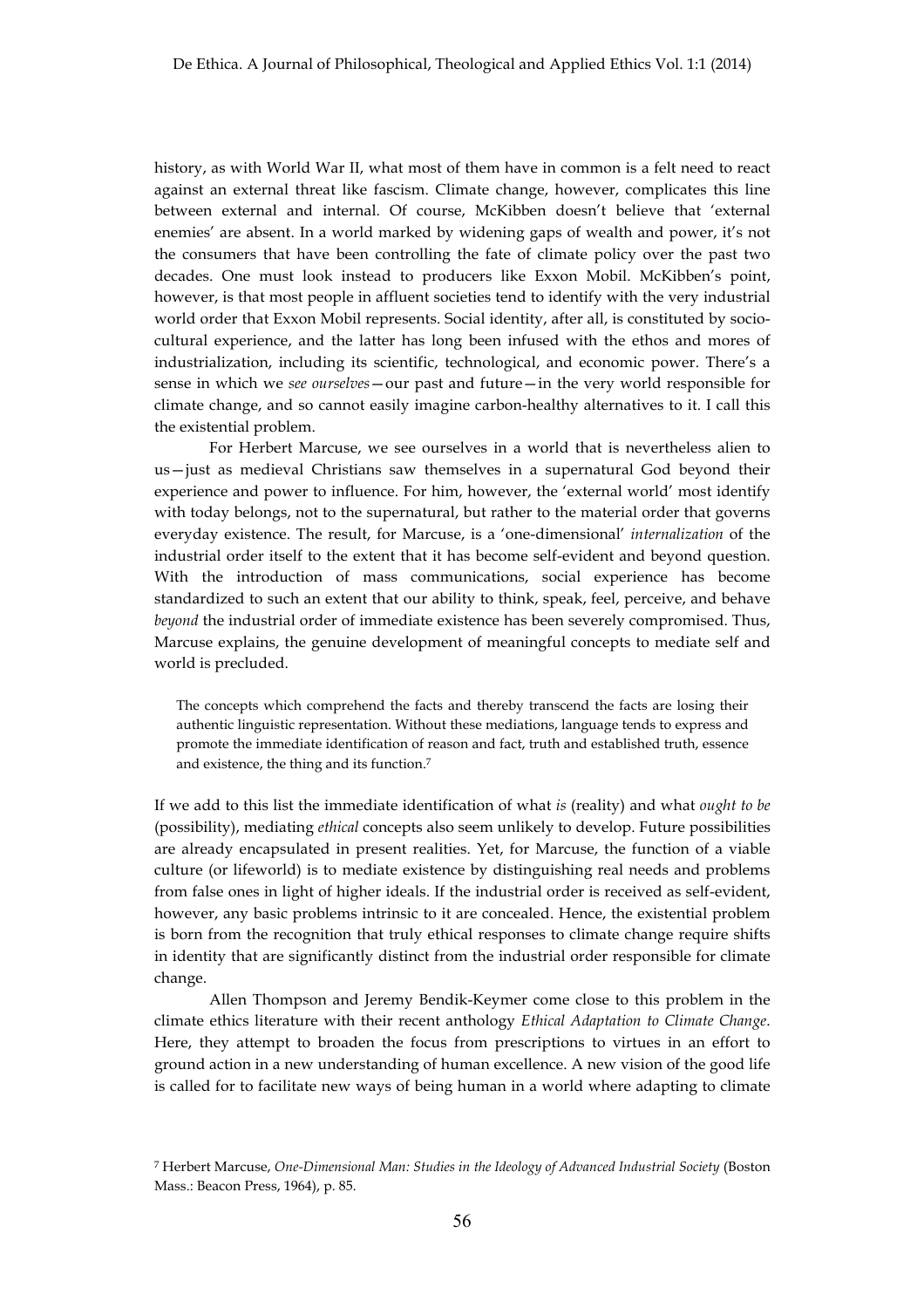change will become the prime directive. '*Who we are* today' they explain, 'is not ready for this and *who we have been* got us into this mess.'8 Thus, we are invited to transform ourselves in the context of 'well-worked-out relationships between our lives, our institutions, and the extrahuman world'.9

What remains to be seen, however, is whether or not communities are open to accepting this invitation to self-transform in the first place. If we do in fact internalize a world of social forces largely beyond our grasp and influence, self-transformation in the name of climate ethics must seem like pure fantasy—a request to create something *ex nihilo*.

The existential problem, however, runs deeper still. Insofar as self-identity is fundamentally implicated in the same world order of production and consumption causing climate change, asking for fundamental ethical changes that *conflict* with that world must seem tantamount to a kind of identity crisis. Reforming one's identity risks endangering the collective sense of order, stability, and continuity in life required to live with integrity and confidence. It is in this sense, I argue, that the ethical implications of climate change are received largely as an existential threat. What would happen, for example, if we were to fully take in the fact that carbon levels now exceed 400ppm—a level the biosphere hasn't been adapted to for countless millennia? And what happens when we begin to realize that climate change is inextricably bound to a plethora of other global dangers like ocean acidification and the sixth mass extinction in Earth's history? All things considered, the ethical implications of climate change suggest that we humans need to adapt to the nonhuman world, rather than forcing nature to adapt to us. But this points to a profound and disturbing reversal in the Western psyche that contradicts centuries of socio-cultural momentum. Indeed, if one accepts Lynn White Jr.'s thesis, the Western relationship to nature is religiously founded on an anthropocentric worldview dating back to *Genesis* that entitles human dominion over Creation.10 Carolyn Merchant, furthermore, analyzes the Scientific Revolution to argue that the metaphor of a mechanistic universe synthesized modern science, technology, and capitalism by way of justifying a view of technical human control over nature.<sup>11</sup> Can news of climate change confront such cultural inertia? And should one go further to examine the systemic relationship between the anthropocentric institutions driving climate change and the systemic social injustices organized by these same institutions, how does one cope with such a totalizing condition?

Drawing on Norgaard, I argue that the signature of the existential problem inhibiting ethical normativity in the face of climate change has to be understood as a kind of denial in the face of such disturbing questions. In an effort to more fully grasp the existential problem, therefore, we turn now to her theory of climate denial.

<sup>8</sup> Allen Thompson and Jeremy Bendik-Keymer, 'Introduction: Adapting Humanity', in *Ethical Adaptation to Climate Change: Human Virtues of the Future*, edited by Allen Thompson and Jeremy Bendik-Keymer (Cambridge, Mass./London: MIT Press, 2012), pp. 1-23, at p. 15.

<sup>9</sup> *Ibid*., p. 2.

<sup>10</sup> Lynn White Jr., 'The Historical Roots of Our Ecological Crisis', *Science* 155:3767 (1967), pp. 1203- 1207.

<sup>11</sup> Carolyn Merchant, *The Death of Nature: Women, Ecology, and the Scientific Revolution* (New York: HarperCollins, 1980).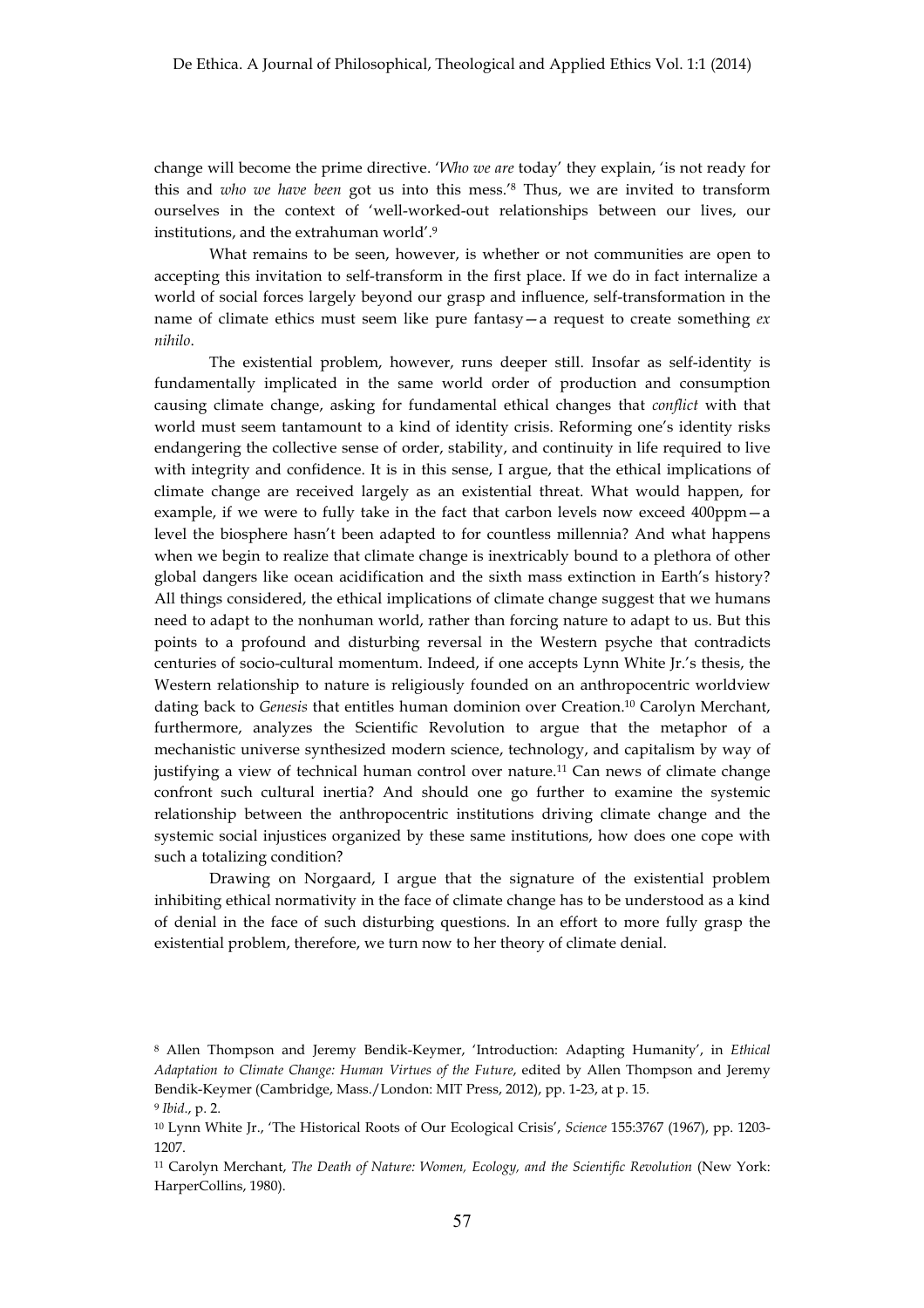#### **Norgaard's Theory of Climate Denial**

As Norgaard explains, climate denial takes multiple forms.12 The most well-known in the United States is the 'literal denial' that dismisses the science of climate change. Even in the US, however, literal denial only accounts for a minority of the population. A more prevalent form is 'interpretive denial,' where climate change is accepted as factual, but the facts are interpreted in ways that dismiss it as a serious threat. For example, a faith in historical 'progress' can bring comfortable interpretations of climate change as a problem that will eventually be solved by the experts.

The third form of denial, however, is the most subtle and perhaps most widespread. In what is called 'implicatory denial', climate change is acknowledged as real and it's interpreted as a serious threat, but the moral implications of this issue are consistently minimized. As Norgaard puts it, implicatory denial reflects 'a failure to integrate…knowledge [of climate change] into everyday life or transform it into social action.'13 Thus, this third form of denial has insidious consequences for climate ethics as a field of inquiry.

Norgaard's ethnographic research was conducted in Norway, a country she selected because of its largely educated and politically-involved citizenry with an impressive record of environmental action. Consequently, she believed, the more subtle aspects of climate denial could be investigated more clearly in this setting. In Norway, one can see that the dominant theories of climate denial (focusing on ignorance, ideology, apathy, or greed) miss the mark. Accounts of inaction that center on such phenomena tend to rely on problematic assumptions about human nature that stress either rational actor theories of behavior or see denial as a kind of passive impotence or indifference. The most widespread example of this is what is known as the 'information deficit model,' where the so-called failure to respond to climate change is understood in terms of ignorance or misinformation—assuming, as it does, that if people only 'knew' the science, they would take climate change seriously and act differently. The hope here is that educating the public or countering political ideologies and media reporting that cast doubt on climate change will be enough to motivate collective action. Other approaches assume that overcoming greed, apathy, and other vices will be sufficient to generate a response. Again, however, these conditions aren't especially salient in Norway.14

Her observations suggest, on the contrary, that climate denial is more indirect than is commonly believed. For one thing, climate denial is 'socially organized' meaning that it is intersubjective before it's subjective. In her own words, implicatory denial is 'generated and maintained in response to social circumstances and carried out through a process of interaction.'15 Unconsciously motivated by disturbing feelings prompted by the implications of climate change, such as fear, guilt, and powerlessness, denial occurs when people employ certain norms of conversation and other social behaviors as a way of keeping the troubling implications of this ominous problem from

<sup>12</sup> See Stanley Cohen, *States of Denial: Knowing About Atrocities and Suffering* (Malden: Blackwell, 2001).

<sup>13</sup> Kari Marie Norgaard, *Living in Denial: Climate Change, Emotions, and Everyday Life* (Cambridge, Mass./London: MIT Press, 2011), p. 11.

<sup>14</sup> *Ibid*., Ch. 1.

<sup>15</sup> *Ibid*., p. 9.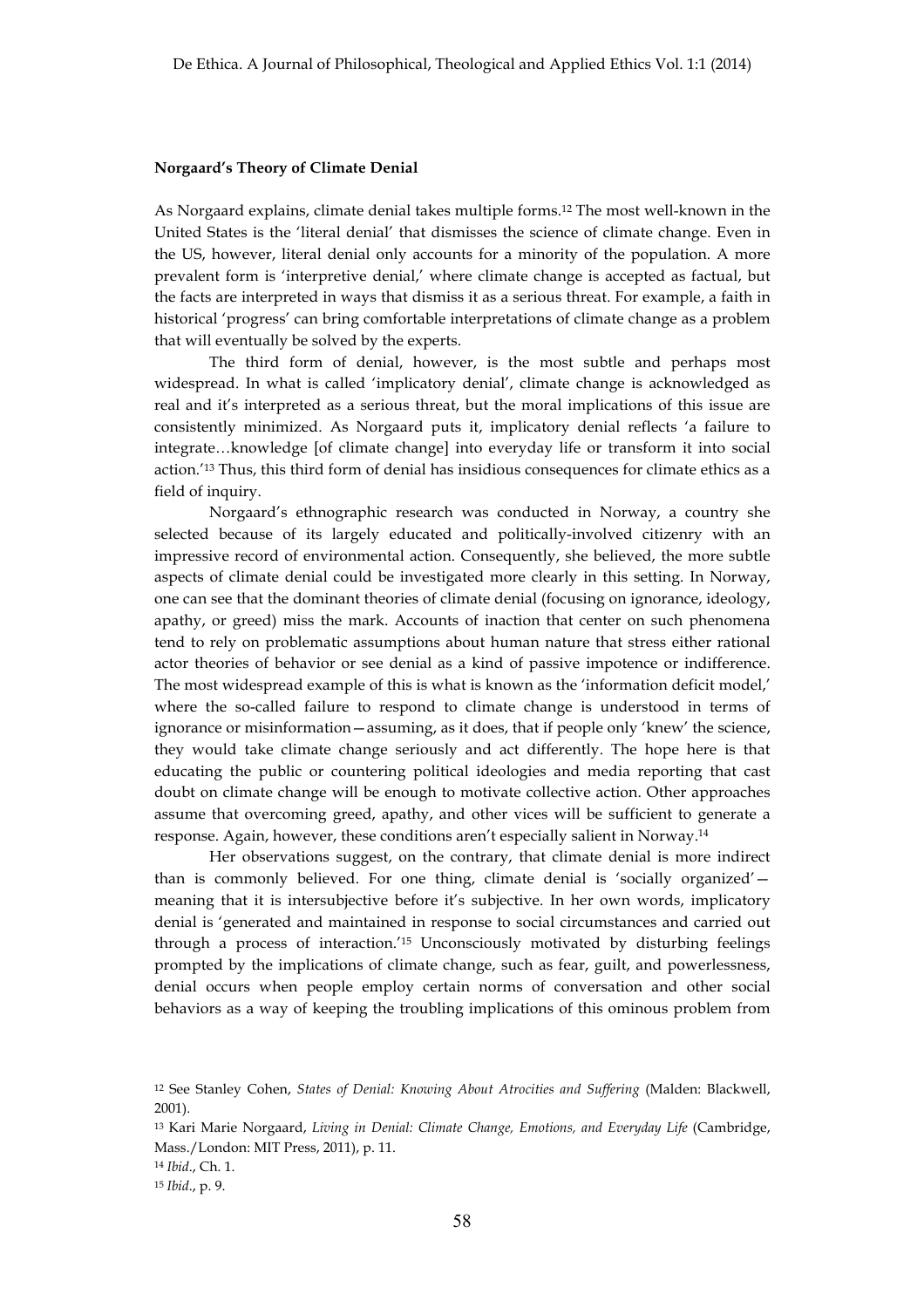surfacing. This involves any number of intersubjective strategies, most of which aim to micro-manage perception and ways of thinking in order to manage these feelings.

Hence, we work with others to protect ourselves by keeping climate change out of the sphere of everyday reality. Examples of this include pressures to remain optimistic, keeping conversations light (and changing topics or using humor when this is violated), sticking to the technical facts of the matter as opposed to its deeper meaning, and focusing on the past or the present rather than the future, or on local problems rather than global ones. Norgaard also noticed denial at work in the form of an appropriation of various narratives, metaphors, and other cultural resources to help communities avoid taking in the troubling implications of this daunting issue. These collective strategies—at work as long as climate change disturbs and unsettles—may seem insignificant when considered in isolation. But if Norgaard is right, the intentional, if unconscious, product is a collective safeguarding that helps people live with something that would otherwise overwhelm them.

Questions about how people 'create distance' from information on climate change and 'hold information at arm's length' seem absurd if we take the everyday world at face value. But collectively constructing a sense of time and place, a sense of what is and is not appropriate to pay attention to or feel, is an important social and political process. In such constructions, we see the intersection of private emotions and the macrolevel reproduction of ideology and power.16

Again, implicatory climate denial is a collective accomplishment in response to concrete situations experienced in common, not just a psychological condition. We need to convince *each other*, not simply ourselves, that climate change doesn't personally implicate us in any meaningful way. Given the epistemological authority of science in Western societies, and the wide availability of information about climate change today, covering up the deeper implications of this issue takes work. And apparently, the threat of climate change is enough to motivate this kind of work. Of course, to the extent that even outspoken believers in the science of climate change successfully convince each other that they aren't *really* implicated in this issue, or that the experts will eventually solve it, the question of ethics never comes up.

### **An Existential Phenomenology of Climate Denial**

Ultimately, Norgaard's work suggests that it is a mistake to understand climate denial as a lack of response. Denial is indeed a response—but of a certain kind. And until we get clear about how climate change is experienced as a public issue, grasping the full scope of climate denial will continue to elude us. Yet putting the matter in terms of 'experience' is also misleading. Because what has to be understood about climate change is that it doesn't speak to one's concrete experience of the world, but rather to the background *against which* one experiences things—what I referred to earlier as the lifeworld. This is what makes climate denial amenable to phenomenological analysis. Norgaard's ethnographic research, moreover, suggests that this issue is received as a disturbance to this background, and this is what recommends climate denial to the existentialist.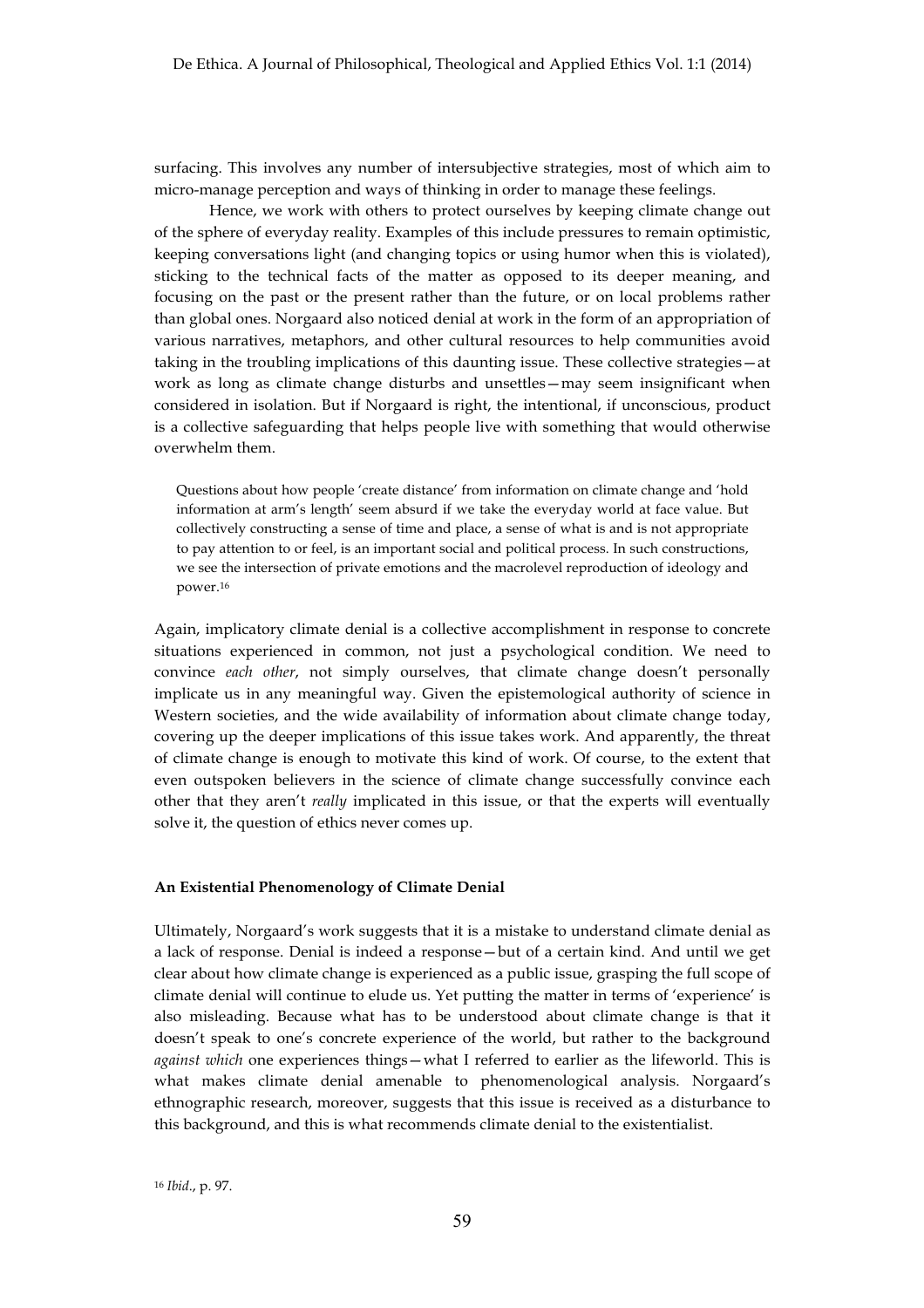In an attempt to offer a phenomenology of the existential problem in light of Norgaard's work, it would be helpful to clarify what we mean by the lifeworld. The Husserlian term denotes the 'pre-given' world people perceive in common to the extent that they have a shared history. It is also the experiential context we share with others to help us make sense of things as properly situated. Ultimately, however, it is the 'horizon' of all possible experience, the shared medium informing a culture's basic relationship to the world of its experience. It is because of the lifeworld that things appear self-evident or obvious, as opposed to the products of interpretation. This, for Husserl, is what enables subjects to communicate and live together in a world of real things, but things that are meaningfully articulated according to historical institutions, present concerns, and future projects.

Lifeworlds make experience reliable by offering a coherence and continuity to our basic intuitions. Yet they are also heterogeneous and open to the material world beyond them, which allows them to constantly develop and change over time. As collective sensibilities develop in response to concrete problems, moreover, they both cohere and conflict with other ways of making sense of things at various levels of generality and specificity. *Specific* forms of meaning, for instance, enable a given culture to make sense of particular things of significance like chairs, magpies, edible plants, and Coke bottles, while the more *general* constellations of meaning embody answers to the existential questions in life that concern *all* cultures—those that articulate, for example, the basic relationship between self, society, and nature.

To the extent that specific and general forms of meaning cohere with one another as comprehensive gestalts and survive the test of time by enabling a society to successfully cope with life's challenges, they become institutionalized or backgrounded. Hence, the experiential world they contextualize is largely beyond question. A linear conception of time—and hence historical intuitions of progress *versus* decline—is probably a good example of a general lifeworld assumption in Western cultures that is difficult to question.

Lifeworlds cannot be understood in the abstract as, for example, inherently conservative or radical. A given lifeworld might privilege cultural identity or security, while another privileges transformation and creativity. It all depends on the meaning structures inherited from the past and the concrete problems confronting the community as it works to realize its future. But like ecosystems, rapid systemic changes to a people's lifeworld can make viable adjustments difficult, if not impossible. In enabling people to make sense of things in meaningful ways, their lifeworld affords them the identity and security necessary to live with purpose and confidence. Accordingly, we rely strongly on a shared background to give our lives continuity and integrity. For this reason, when the lifeworld we share with others is threatened at a general level, we are compelled to work with others to safely address this threat. This is precisely what Norgaard observed conducting her ethnographic research on climate denial.

Martin Heidegger's synthesis of Husserl's phenomenology and Søren Kierkegaard's existentialism in *Being and Time* explains this more concretely by carefully distinguishing secure from insecure ways of being in the world.17 First, notice that when life's routines are running smoothly, people tend to take things for granted. Thanks to the

<sup>17</sup> Martin Heidegger, *Being and Time*, translated by John MacQuarrie and Edward Robinson (New York: Harper and Row, 1962), Ch. 3.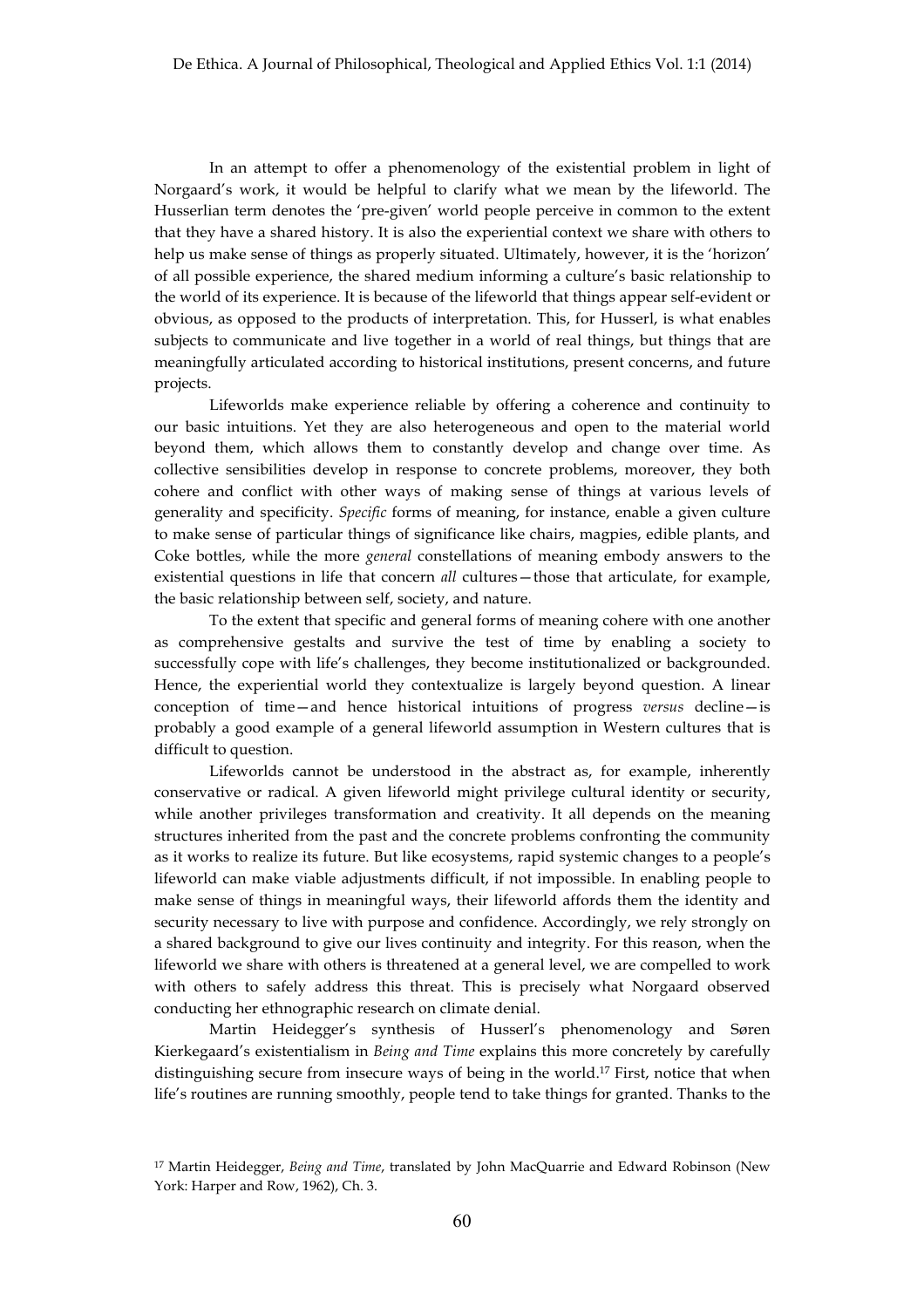skills, habits, and sensibilities integrated by the lifeworld, we know intuitively that what worked last time will probably work next time as well. Hence, there's no need to constantly notice things we're already familiar with and reflect on them. For this reason, unless we're dissatisfied with something or think we can improve it, we're often not conscious of the *particularities* of experience so long as everything is happening as expected. To take Heidegger's famous example, when hammering, the hammer itself isn't experienced as a thing of wood and metal. Rather, we simply take up the hammer unreflectively and relate to it almost as if it were an extension of our own bodies. Similarly, it's revealing that when we experience a fender-bender, we usually say '*I* got hit'—not 'my *car* got hit while I was in it'. If the car or hammer is an integral part of the lifeworld that makes us feel at home in the world, we naturally experience it as *part of us*.

As long as things make sense and our expectations in life are largely met, we usually identify with the world we belong to. So what distinguishes secure from insecure ways of being in the world? This can be discerned, among other ways, by how people cope with the unexpected in life. Consider first, Heidegger says, that it's often not until some disruption occurs that 'stands in the way of our concern', as when the hammer breaks, that we become fully conscious of it.18 Usually, it's only when the flow of our projects get interrupted by something unexpected that we experience the hammer as indeed *separate* from us—as a thing of wood and metal, for instance, that needs repair. Yet, breakdowns occur at different levels in life and require different responses. And this is the point I want to drive home with regards to climate change. Just as we have to make a distinction between 'climate' as a background condition and 'weather' as a foreground expression of it, so too we need to make a distinction between the *general* structures of the lifeworld that order experience and the *particular* things that make sense to us against this larger background. For example, when particular things like hammers or cars break, we can simply fix them or get new ones. *Specific* problems at this foreground level can be *handled consciously by the individual*. But what happens when the hammer works fine, but using it to *add on to the house* becomes an issue because a larger house—requiring more energy to heat—will increase carbon emissions? This is a different problem, requiring a different kind of response. Or what happens when the car works but *the everyday act of driving* becomes an issue because it contributes to climate change? Connect enough dots and you will discover that these more general problems *cannot* be handled by individuals alone because here it is the *lifeworld practices we share with others* that are questionable not the *particular* things that stand out against this larger background.

Because the normative implications of climate change challenge our most basic background assumptions, we cannot simply treat this deeply systemic issue as a problem to be handled consciously and deliberately, if only people had sufficient knowledge and will-power. Unlike broken hammers and cars, we don't simply become conscious of existential problems affecting the lifeworld in order to fix them. Instead, as Heidegger explains, we become insecure and anxious—often without knowing why or even noticing.

As Norgaard's ethnographic findings suggest, this is why we have to work together to deal with the disturbing implications of a comprehensive issue like climate change. If these implications do indeed threaten the continuity of life by disrupting lifeworld integrity, the anxiety that signals this existential insecurity isn't something we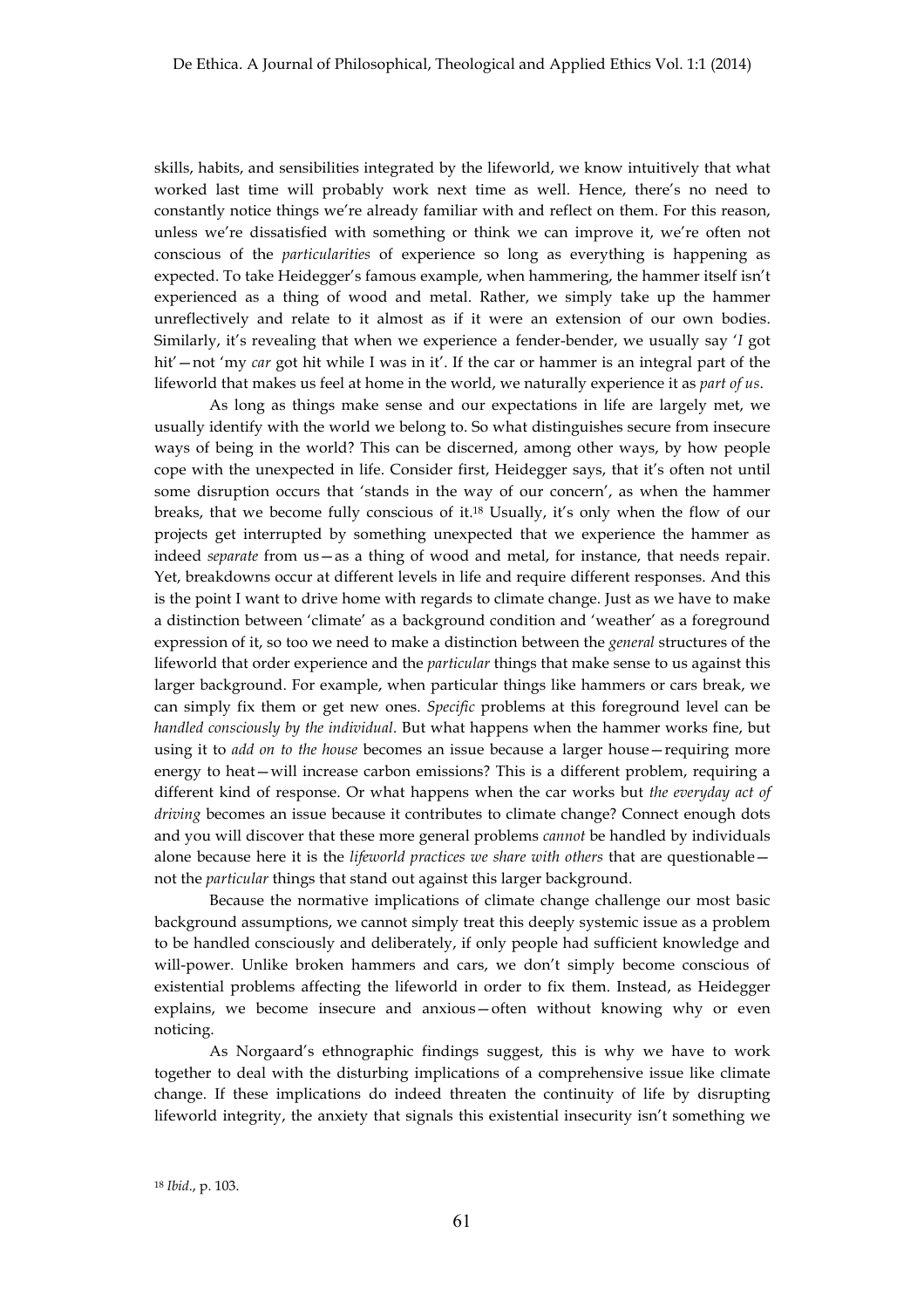can cope with by ourselves. Precisely because the lifeworld is intersubjective, problems that affect it cannot be addressed in direct, unmediated ways.

Climate change is an intersubjective issue to the extent that it uproots existential assumptions shared in common. Consequently, any viable ethical responses to it must likewise be intersubjective. Bottom-up community dialogue, rather than the top-down monologue issued by experts and politicians, is the appropriate response to a problem like this. Dialogue is not a substitute for action. It's the wisest path to it.

### **Responding to Climate Anxiety**

In comparison to other issues, the notion of climate change appears especially conducive to anxiety. What could be more all-encompassing, more God-like in nature, than the climate? Climate affects *the* most basic character of the places we live in, and the thought of an unstable climate seems to portend an uncanny or perhaps disorderly world that throws our future into doubt. Or perhaps climate change signifies for some a power of nature somehow *against* us with a mind of its own. In any case, what issue could make us feel smaller, more lost and more powerless? Mike Hulme makes this point quoting Lucian Boial:

Indeed, throughout the human experience of realised climate and portended climates, there runs a thread of anxiety and fear. 'The history of humanity is characterised by an endemic anxiety…it is as if something or someone is remorselessly trying to sabotage the world's driving force—and particularly its climate.' The persistent use of visual icons of glaciers…as signifiers of climate danger reveals such anxiety.19

According to sociologist Anthony Giddens, moreover, anxiety is endemic today. The globalized, post-traditional institutions that constitute modern social existence, he explains, perpetually challenge our basic trust in the world we share with others, and this threatens 'ontological security'.

To be ontologically secure is to possess…'answers' to fundamental existential questions which all human life in some way addresses…The prime existential question…concerns *existence itself*, the discovery of an ontological framework of 'external reality'.20

To the extent that traditional answers to existential questions are repeatedly undermined by rapid social change, however, the continuity of our existence—and hence our very identity—is in constant danger of destabilizing.

Citing psychological experiments in which subjects react in 'dramatic and immediate' fashion when deep social conventions are breached, Giddens explains how disturbances in our 'emotive-cognitive orientation towards others, the object-world, and

<sup>19</sup> Mike Hulme, *Why We Disagree About Climate Change: Understanding Controversy, Inaction, and Opportunity* (Cambridge: Cambridge University Press, 2009), p. 13, quoting Boial, *The Weather in the Imagination*.

<sup>20</sup> Anthony Giddens, *Modernity and Self-Identity: Self and Society in the Late Modern Age* (Stanford: Stanford University Press, 1991), p. 47.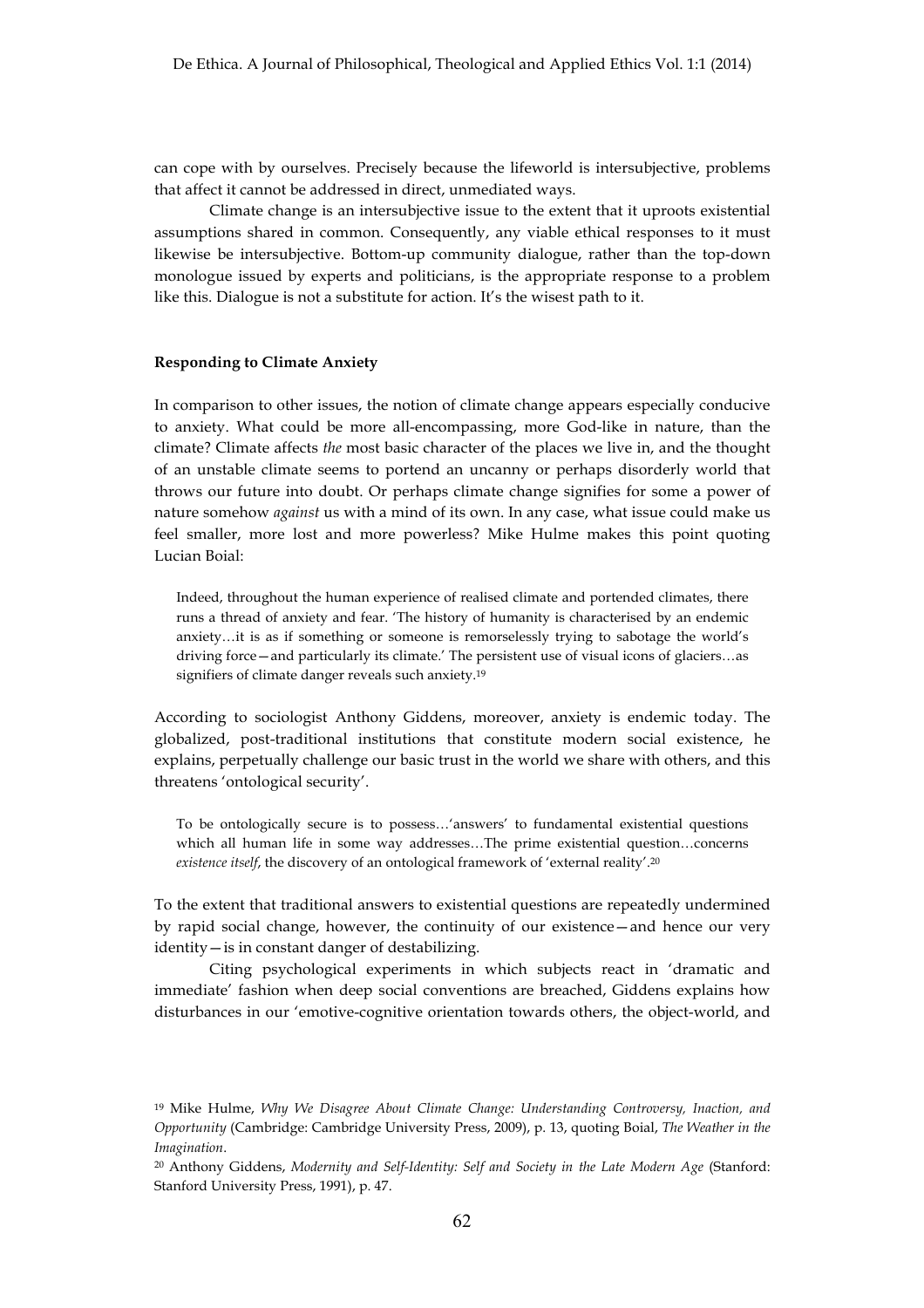self-identity' produce anxieties that we're profoundly motivated to avoid.<sup>21</sup> As psychologist Helen Lynd put it:

We experience anxiety in becoming aware that we cannot trust our answers to the questions, 'Who am I?' 'Where do I belong?'…with every recurrent violation of trust we become again children unsure of ourselves in an alien world.22

Anxiety can paralyze our ability to comport ourselves with integrity, think creatively and consistently, and act with purpose in anticipation of future possibilities. For psychologists Immo Fritsche and Katrin Häfner, perceived existential threats implicated in issues like climate change often compel people to reinforce their cultural worldview and even deny that humans are part of nature. 'This symbolically releases humans from the realm of mortal nature and may thus induce a sense of immortality and thereby buffer existential anxiety.'23 Even in less extreme forms, anxiety seems a likely prompt for denial.

Despite all of this, however, some communities *do* seem empowered to address climate change ethically. The 'transition towns' movement is a particularly salient example of empowered, bottom-up change in the face of climate change.24 The city of Freiburg, where Heidegger taught, is a prominent example, but there are hundreds of others emerging worldwide. Apparently, some communities have indeed learned to work through the disturbing implications of climate change. Understanding how, I suggest, points the way towards an existentialist climate ethics.

Here we return to the question of what distinguishes existential security from insecurity. For Heidegger, there are two ways of dealing with anxiety. The first can be described as *reactive*, the second as *responsive*. The reactive approach shows itself as a willful clinging to the social norms that brought lifeworld (ontological) security in the past. This defensive reaction is defined by its attempt to keep one's world intact by any means. This takes place in various ways depending on the community—including traditions that place all faith in some external power like God, the government, the free market, or Gaia to work out our biggest problems. Social privilege is also relevant. Psychologists Irina Feygina *et al* draw on 'system-justification theory' to explain climate denial as a defensive reaction against perceived threats to 'the very foundations of our socioeconomic system', which privileged groups tend to identify with as beneficiaries of the status quo.25 As seen in Norgaard's analysis, all such tendencies offload ethical responsibility by abstracting problems like climate change in order to dissociate them from the moral fabric of everyday life.

But what do we do with our anxiety if we don't have an external source to cling to? For example, what happens to someone who identifies with a community that accepts

<sup>21</sup> *Ibid*., p. 38.

<sup>22</sup> *Ibid*., p. 66.

<sup>23</sup> Immo Fritsche and Katrin Häfner, 'The Malicious Effects of Existential Threat on Motivation to Protect the Natural Environment and the Role of Environmental Identity as Moderator', *Environment and Behavior* 44:4 (2012), pp. 570-590, at p. 572.

<sup>24</sup> See Isis Brook, 'Turning Up the Heat on Climate Change: Are Transition Towns an Answer?', *Environmental Values* 18:2 (2009), pp. 125-128.

<sup>25</sup> Irina Feygina, John T. Jost, and Rachel E. Goldsmith, 'System Justification, the Denial of Global Warming, and the Possibility of "System-Sanctioned Change"', *Personality and Social Psychology Bulletin* 36:3 (2010), pp. 326-338, at p. 327.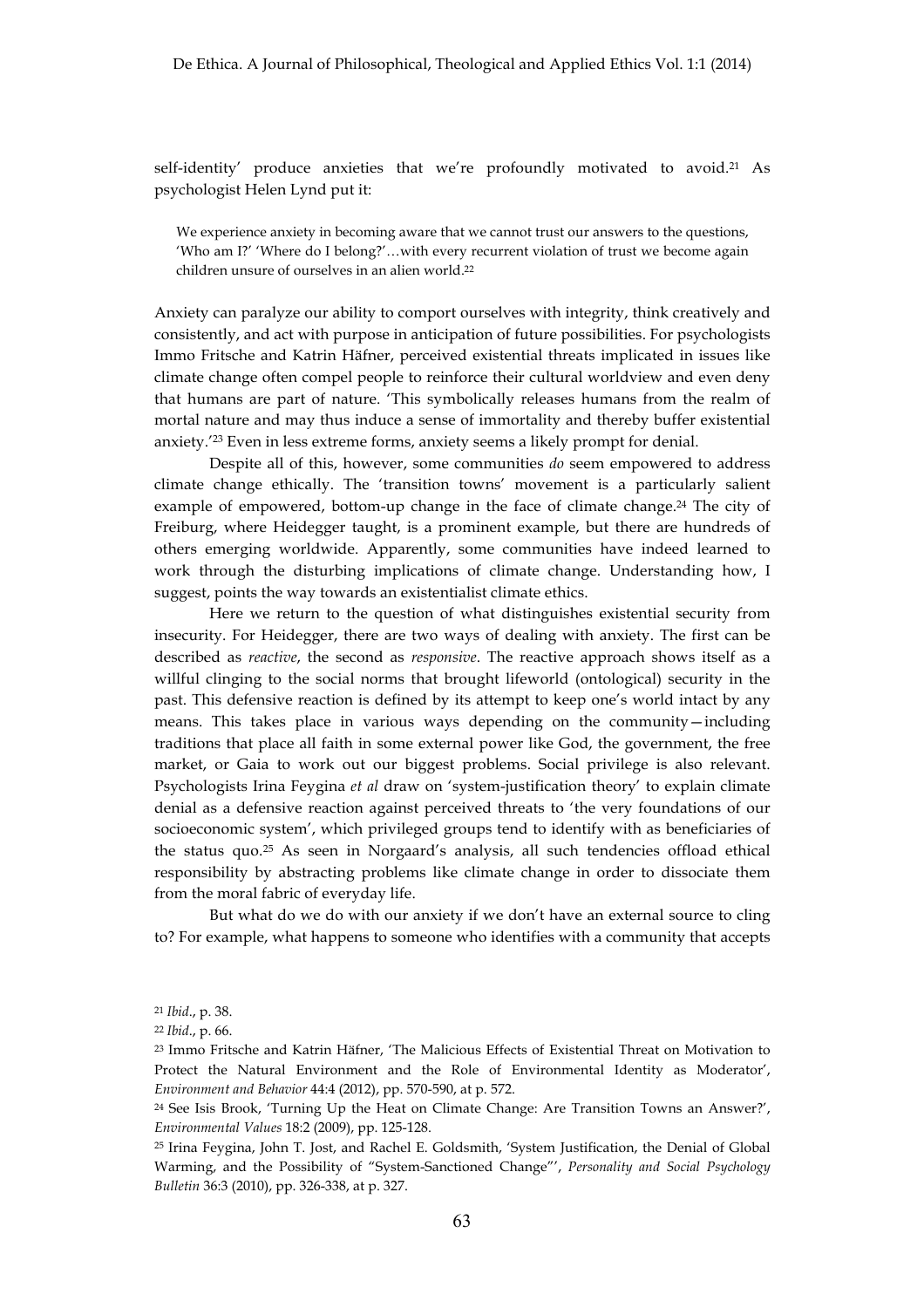the science of climate change, and yet is distrustful of big corporations and big government to solve this problem? Or how might a community cope if they're already suspicious of the mechanistic logic and technological optimism defining mainstream climate discourses? In communities that hold to these lifeworld assumptions, the fundamentalisms that enable others to keep anxiety at bay may not be compelling options.

In any case, should we find ourselves without recourse to the easy comfort of traditional lifeworld norms and sensibilities, we have the opportunity to prepare for the *second* way of dealing with anxiety—what Heidegger calls the 'authentic' response. Once intuition tells us that the background assumptions we counted on in the past fail to serve us going into the future, the search for a new identity begins with the hope that more secure ways of being in the world can be developed.

Although authenticity as an ethical concept has rightly come under fire, it is nevertheless instructive in this context. For Heidegger, authenticity requires one to step back from the comforting world of social norms in order to see them for what they are as expressing just one way of life amongst possible others. Once communities develop the ability to learn from their anxiety and ultimately *accept* it—rather than engage in strategies of denial to contain it—people can experience an empowering liberation from fear that allows them to, once again, take a stand in life. This time, however, they address a world that they have, in a sense, owned up to and earned with the insight that meaning is created rather than simply given. As previously invisible background assumptions become foregrounded, communities can begin to recognize general lifeworld structures for what they are—historical guidelines and nothing more. Although it takes vigilance, confronting anxiety by accepting it (i.e. working through it with others) allows one to resist the gravitational pull of falling into the traditional security of mainstream everydayness.

A good example of this is found in the climate activism of Tim DeChristopher. He was sentenced to two years in prison after disrupting an oil and gas lease auction by falsely bidding on 116 parcels of public land. But what is significant here is the existential crisis that brought DeChristopher to this decisive moment of action in the first place. In an interview with Terry Tempest Williams, he speaks of an anxious mourning-for-thefuture period after talking at length with one of the lead authors of the fourth report of the Intergovernmental Panel on Climate Change. It's worth quoting at length.

**TIM:** I said [to the scientist]: 'So, what am I missing? It seems like you guys are saying there's no way we can make it.' And she said, 'You're not missing anything. There are things we could have done in the '80s, there are some things we could have done in the '90s—but it's probably too late to avoid any of the worst-case scenarios that we're talking about.' And she literally put her hand on my shoulder and said, 'I'm sorry my generation failed yours.' That was shattering to me.

## **TERRY:** When was this?

**TIM:** This was in March of 2008. And I said, 'You just gave a speech to four hundred people and you didn't say anything like that. Why aren't you telling people this?' And she said, 'Oh, I don't want to scare people into paralysis. I feel like if I told people the truth, people would just give up.' …But with me, it did the exact opposite. Once I realized that there was no hope in any sort of normal future, there's no hope for me to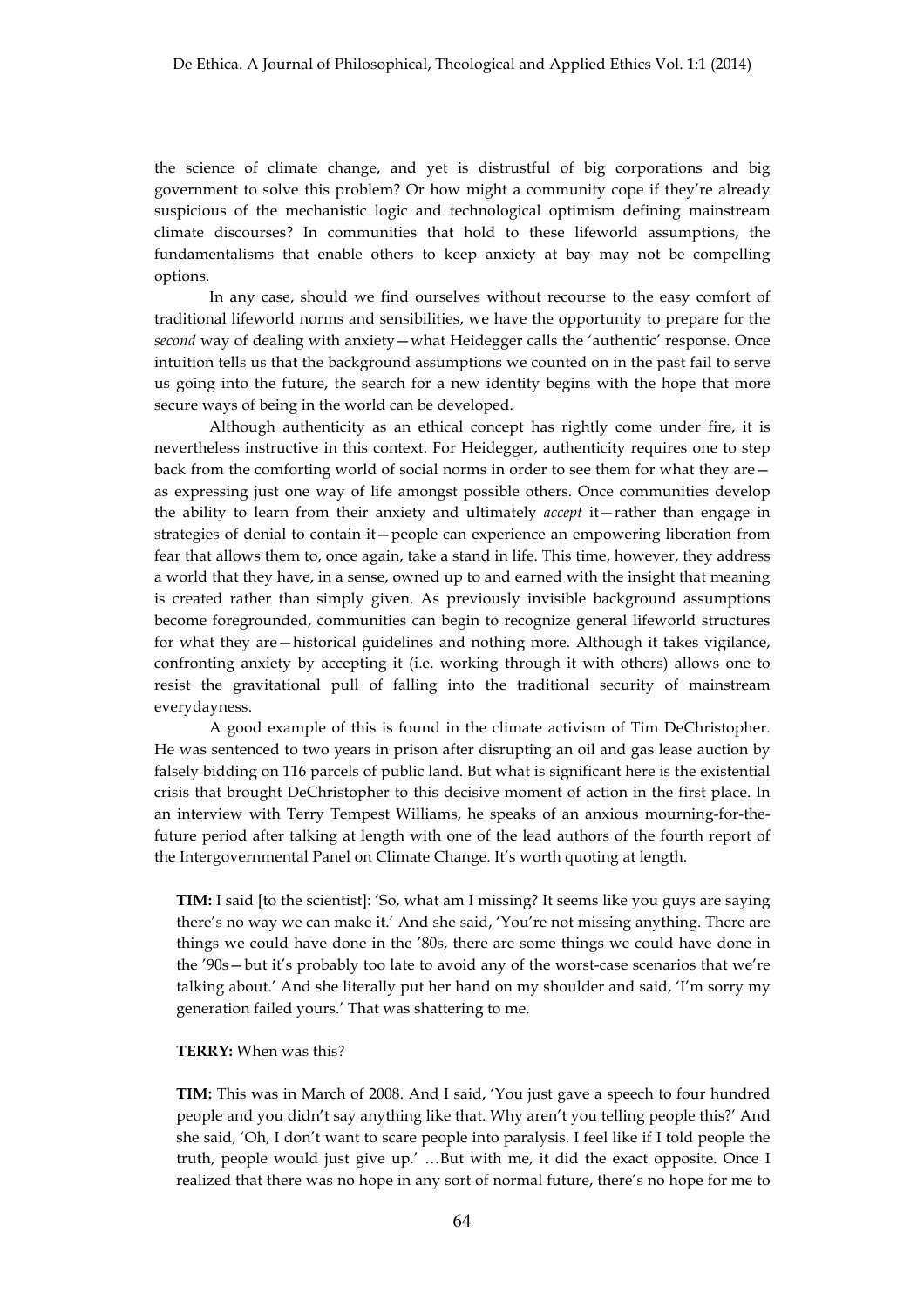have anything my parents or grandparents would have considered a normal future of a career and a retirement and all that stuff—I realized that I have absolutely nothing to lose by fighting back. Because it was all going to be lost anyway.

**TERRY:** So, in other words, at that moment, it was like, 'I have no expectations.'

**TIM:** Yeah. And it did push me into this deep period of despair.

**TERRY:** And what did you do with it?

**TIM:** Nothing. I was rather paralyzed, and it really felt like a period of mourning. I really felt like I was grieving my own future, and grieving the futures of everyone I care about.

**TERRY:** Did you talk to your friends about this?

**TIM:** Yeah, I had friends who were coming to similar conclusions. And I was able to kind of work through it, and get to a point of action. But I think it's that period of grieving that's missing from the climate movement.

**TERRY:** I would say the environmental movement.

**TIM:** Yeah. That denies the severity of the situation, because that grieving process is really hard. I struggle with pushing people into that period of grieving. I mean, I find myself pulling back. I see people who still have that kind of buoyancy and hopefulness. And I don't want to shatter that, you know?

**TERRY:** But I think that what no one tells you is, if you go into that dark place, you do come out the other side, you know? If you can go into that darkest place, you can emerge with a sense of empathy and empowerment.26

As DeChristopher's story suggests, the difference between reacting to ontological insecurity and authentically responding to it is the difference between covering up anxiety via denial and accepting it as a signal that we need to seriously re-evaluate things. Just as pain teaches us what is physically harmful in the world, anxiety should teach us what is existentially harmful about our relationship to it. Should a community find itself with some meaningful purchase on the normative implications of climate change, it probably has a better chance of truly responding to anxiety than a community whose lifeworld is under-prepared to make sense of this problem for what it is.

We should be clear that the authentic response doesn't involve the 'authentic' freedom of Jean-Paul Sartre's egocentric brand of existentialism. Cultivating an authentic stance requires collective projects of meaning-making just as much as the forms of denial analyzed by Norgaard. On Hubert Dreyfus's reading, the moment of transformation from the anxious cover-up of denial to the resolve of authenticity does not involve a

<sup>26</sup> Terry Tempest Williams, 'What Love Looks Like', *Orion Magazine*, January/February (2012), online at www.orionmagazine.org/index.php/articles/article/6598 (accessed 2013-11-11).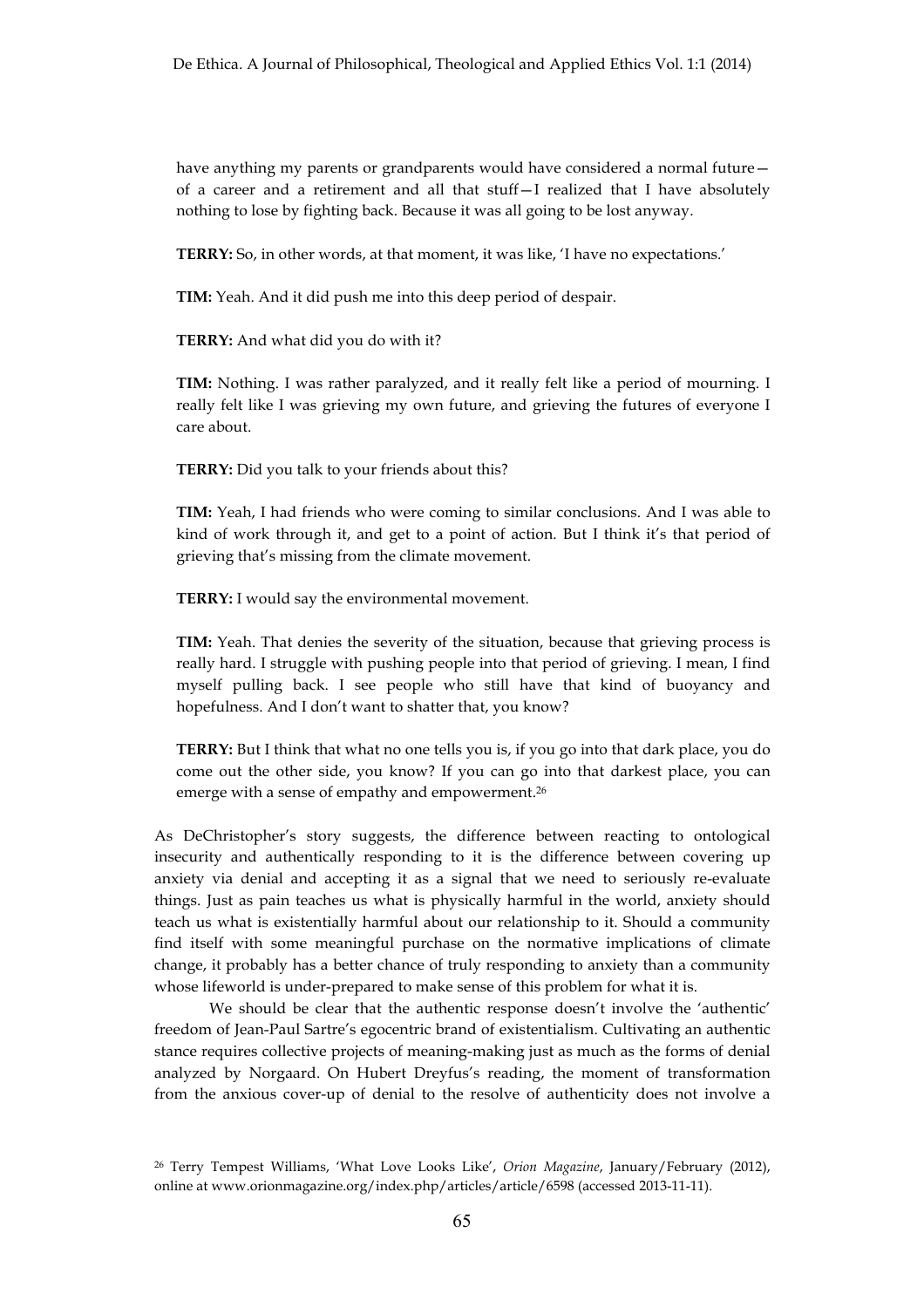willful choice, but happens to one rather as if by a gestalt switch. Suddenly, new possibilities open up as structures of meaning instituted in the past (for the sake of realizing a certain future) lose their invisible grip.

[One] must arrive at a way of dealing with things and people that incorporates the insights gained in anxiety that no possibilities [for us] have *intrinsic* meaning…yet makes that insight the basis for an active life. Precisely because [one] is clear that [one] can have no final meaning or settled identity, [one] is clear-sighted about what is actually possible.27

The existential clarity articulated here appears to parallel DeChristopher's emergence from shattered expectations. Learning to be at home in a world we have owned up to and earned, we become secure and hence receptive in the face of possibility, rather than willful in the face of alienation. If this reading of Heidegger is sound, the authentic response to anxiety should enable us to openly respond to the unique situation for what it is—as in the historically unique situation we call climate change.

#### **Conclusion: Prolegomena to an Existential Climate Ethics**

Does an existential rendering of Norgaard's research suggest new approaches to climate ethics? If anxious denial keeps us from recognizing the ways in which our everyday lives are implicated in climate change, we need ethical approaches that address this background condition for what it is.

Moreover, if the existential problem signaled by climate denial is indeed a fundamental barrier to action, we cannot simply reason our way to normativity. In this respect, perhaps we should take pains to avoid overly abstracting climate change if this means ignoring how it actually affects the public. For example, a de-historicized focus on ethical clarity in the form of universal principles risks leaving lifeworld conditions unquestioned and unattended to. Likewise, hopes of individual responsibility might fall flat if ethical reflections concerning climate change occur against the background of intersubjective sensibilities.

In contrast to rationalistic ethical traditions like consequentialism where normativity takes the form of calculating moral results in the external world, or those like deontology where normativity expresses the autonomous will within, the existential problem recommends that we tend to the intersubjective *relationship* people have to the world of their experience. In this respect, it has a common orientation with care ethics and the practical wisdom (*phronesis*) basic to virtue ethics, but fortified with phenomenological and existential insights. In these traditions, ethical decisions are driven by the contingent—and sometimes ambiguous—*situation* given past experience and goals worthy of realization. What existential phenomenology adds to this focus on relationality (and here Simone de Beauvoir and Maurice Merleau-Ponty are more edifying than Heidegger) is an ability to mediate micro-level situations involving individual agents and macro-level structures. The latter include historical sensibilities and tendencies, as well as institutional forms of power. Hence, 'the situation' calling for decisive ethical action can

<sup>27</sup> Hubert L. Dreyfus, *Being-in-the-World: A Commentary on Heidegger's* Being and Time*, Division I*  (Cambridge, Mass.: MIT Press, 1991), p. 320.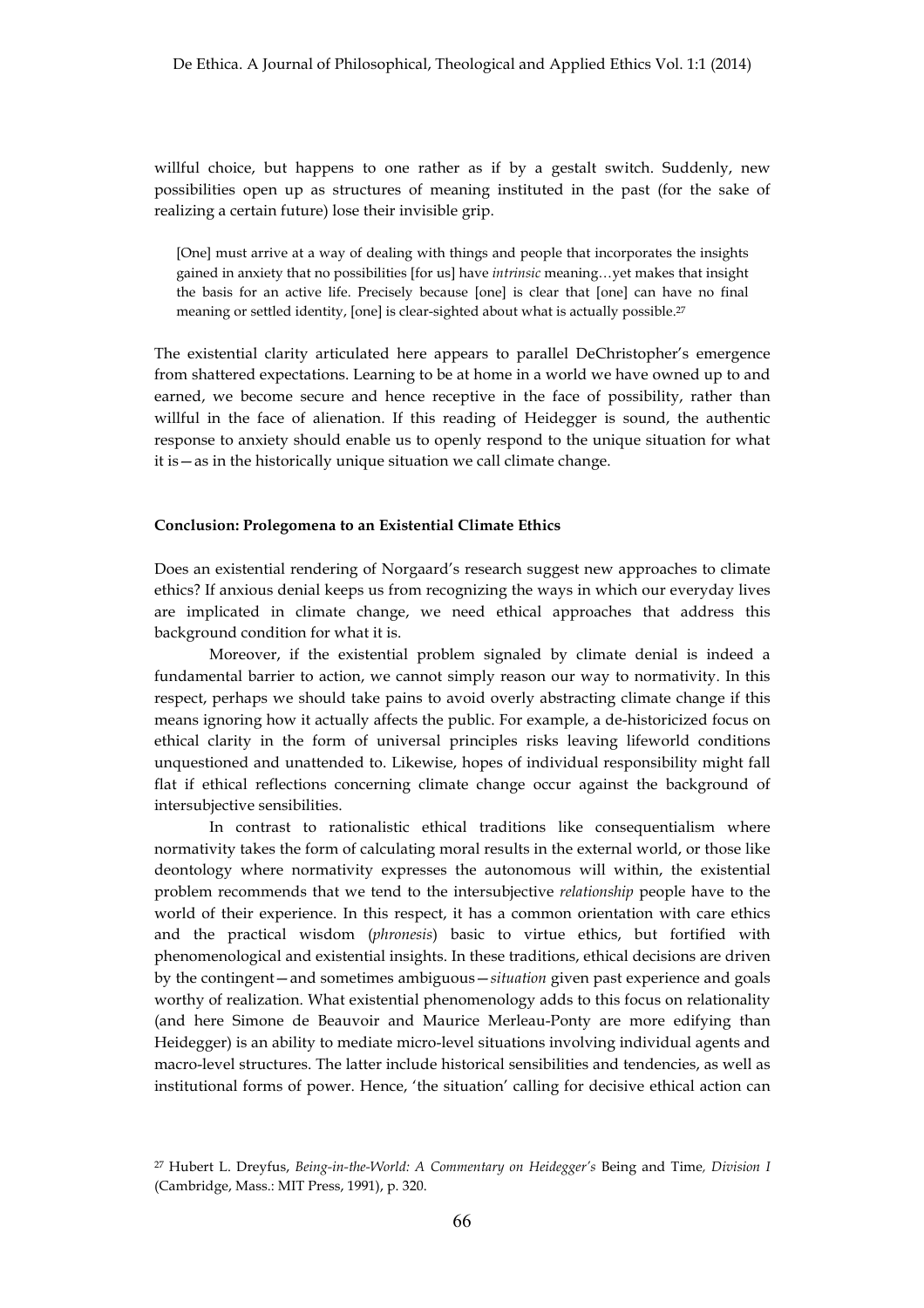be interpersonal or it can be socio-cultural and historical in scope. Either way, the lifeworld structures constituting the background of experience play a significant role in the collective decision-making process. In this way, I submit, an existentialist approach can help us grasp the 'collective action' problem confounding climate ethicists. Ultimately, creative forms of collective meaning-making are needed in the context of the lifestyles and power structures perpetuating climate change and obstructing progress forms of meaning that promise new answers to old existential questions in an effort to open communities up to an uncertain world.

An existential ethics of this kind, however, requires a receptivity to change that is in short supply today. Two opposing strategies seem available to address this, both of which have merit but remain problematic. The first seeks to motivate public responsibility by presenting the grave implications of climate change as 'hard medicine' that needs to be injected directly into the veins of a society that otherwise refuses to swallow it. Perhaps the case of Tim DeChristopher lends credibility to this approach. If one is ill-prepared to receive this news, however, this strategy risks threatening ontological security—thus inviting forms of denial bent on containing the anxiety that results. Those sensitive to this problem, therefore, typically opt for a 'positive vision' message to motivate action. Perhaps rhetorical frames, narratives, and symbols that make ethical change more palatable should be encouraged instead. Giddens, for example, agrees with Michael Shellenberger and Ted Norhaus who remind gloom-and-doom environmentalists that Martin Luther King Jr. inspired the American civil rights movement with an 'I have a dream' speech, not an 'I have a nightmare' speech.28

A full defense of the positive vision approach is found in climate scientist Mike Hulme. He argues that we need to find ways of mediating the *idea* of climate change to empower new ways forward. For one thing, we cannot successfully address climate change if we continue to approach it scientifically as a physical problem in need of policy solutions. Technical thinking that jumps from problems to solutions, he says, limits our imaginations by effectively hollowing out cultural forms of meaning that could help us confront this condition more comprehensively. At the same time, however, he also believes that using cultural symbols—the 'dominant trope [of which] has been one of climate change as a threat'  $-$  to motivate individuals by fear is equally unproductive.<sup>29</sup>

Common to both approaches, Hulme explains, is a dualism that ignores sociocultural experience as the middle ground of ethical reflection. Hence, instead of relying on reason or fear as the lynchpins of social change by presenting this issue as an ominous threat to be averted, he suggests that we creatively mobilize the idea of climate change to redefine the human project itself by asking what climate change 'can do for us'. Such a reversal in logic, he maintains, would treat climate change as 'a stimulus *for* societal adaptation, a stimulus that—rather than threatening a civilization—can accelerate the development of new complex civil and social structures.'30

Despite important insights, Hulme's positive vision approach remains problematic from an existentialist perspective. By turning the implications of climate change around so that this issue 'works for us', the anxiety stage risks being comfortably

<sup>28</sup> Michael Shellenberger and Ted Nordhaus, *Break Through: From the Death of Environmentalism to the Politics of Possibility* (New York: Houghton Mifflin, 2007), p. 2.

<sup>29</sup> Hulme, p. 33.

<sup>30</sup> *Ibid*., p. 31.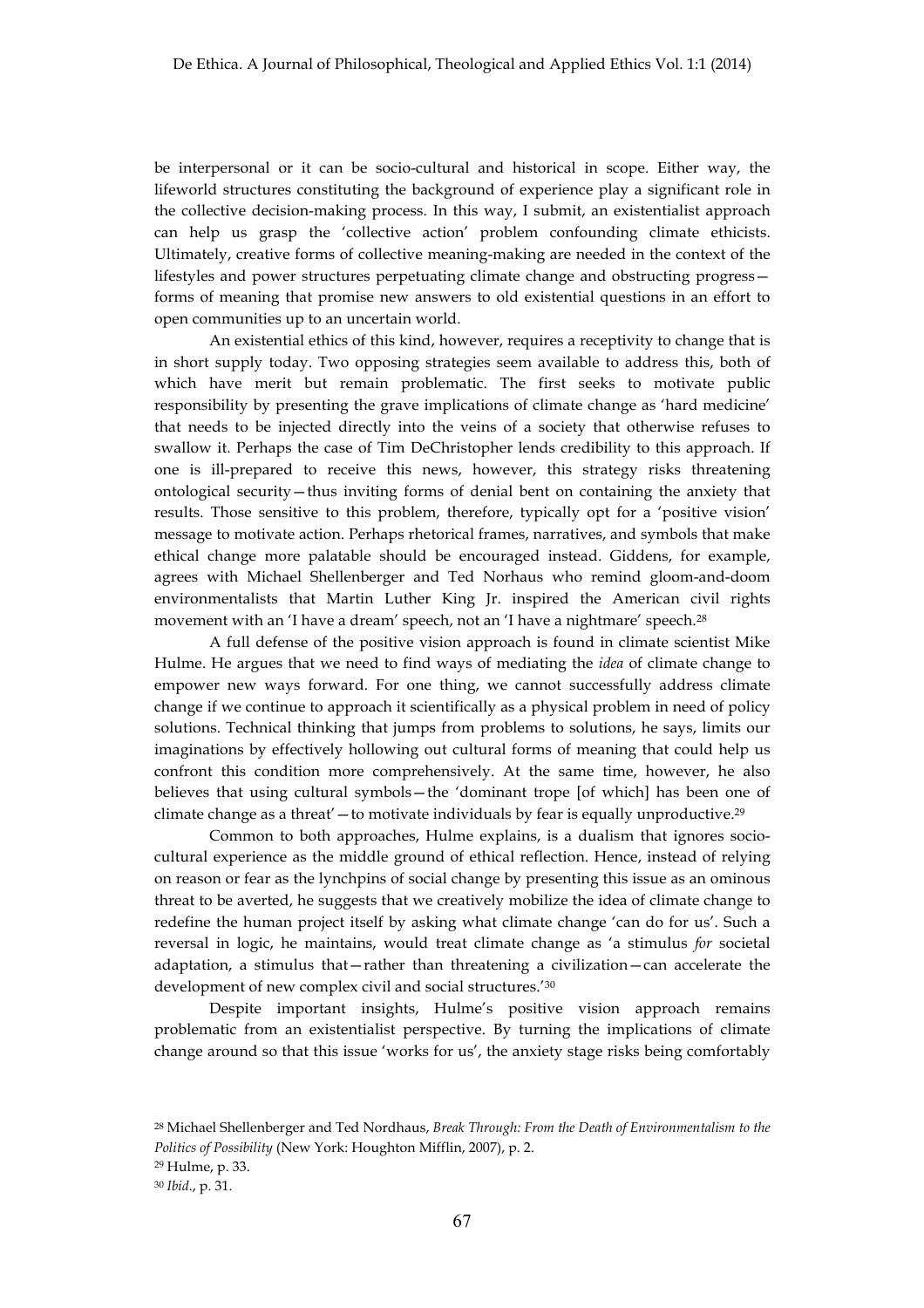bypassed. To the extent that climate change is indeed a crisis that our culture is *not* prepared for, a certain measure of anxiety is appropriate as sign that we are indeed in a bad situation that calls for courageous change. We need this signal. So in contrast to those who encourage us to present climate change in a positive light, we might agree with Speth's hard medicine rejoinder to Shellenberger and Norhaus that sometimes we need to be 'reminded of the nightmare ahead'. As Speth remarks, African Americans during the civil rights movement were already living in a nightmare—they needed the dream to pull them forward. Many of us comfortable in denial, by contrast, are simply living a dream.

My own view is that adequate ethical reform for an issue like climate change requires a lifeworld shift in values and perception that will compel us to own up to the various mitigation and adaptation efforts demanded by this issue in authentic ways. If positive visions for the future end up softening the implications of climate change too much, they could undermine the need to reform lifeworld sensibilities and norms in more responsible directions. And yet it's also true that clear and compelling visions are needed to collectivize action towards lifeworld futures worthy of realization. The historic challenge of climate change, as inextricably bound to innumerable other pressing social and ecological issues today, calls for new narratives. This tension between the hard medicine and positive future approaches, it's worth adding, is precisely the kind of problem that demands practical wisdom and care over uniform prescriptions.

Ultimately, ethical discourses have to walk a tightrope in which background assumptions that preserve lifestyles inimical to a healthy climate are squarely challenged, yet without triggering an avalanche of anxiety impossible to cope with. Hence, the challenge of an existential climate ethics is to approach the 'the nightmare ahead', but without getting *stuck* in it as a paralyzing situation with no meaningful alternatives.<sup>31</sup> If done well, perhaps ethical discourses can invite communities to confront, work through, and ultimately accept the anxiety appropriate to the situation they find themselves in. What this largely comes down to is collectively cultivating the lifeworld wisdom needed to confidently *respond* to anxiety in ways that lead to consistently good decisions.

An ethical approach to climate change that took the existential problem seriously would commit itself to working through anxious reactions that shut us down in denial, while cultivating responsive relationships to anxiety that open us up to ethical horizons of possibility. The difference between the reactions we call denial and the responses we call responsibility is an existential one. If the big questions in life conjured up by the implications of climate change are answered defensively, ethical considerations will never surface. However, if meaningful relationships to the socio-ecological world are actively cultivated and earned by communities themselves, perhaps the ethical implications of an issue as totalizing as climate change can be taken up and responded to with purpose.

> Tim Christion Myers, University of Oregon tcc@uoregon.edu

<sup>31</sup> Speth, p. 234.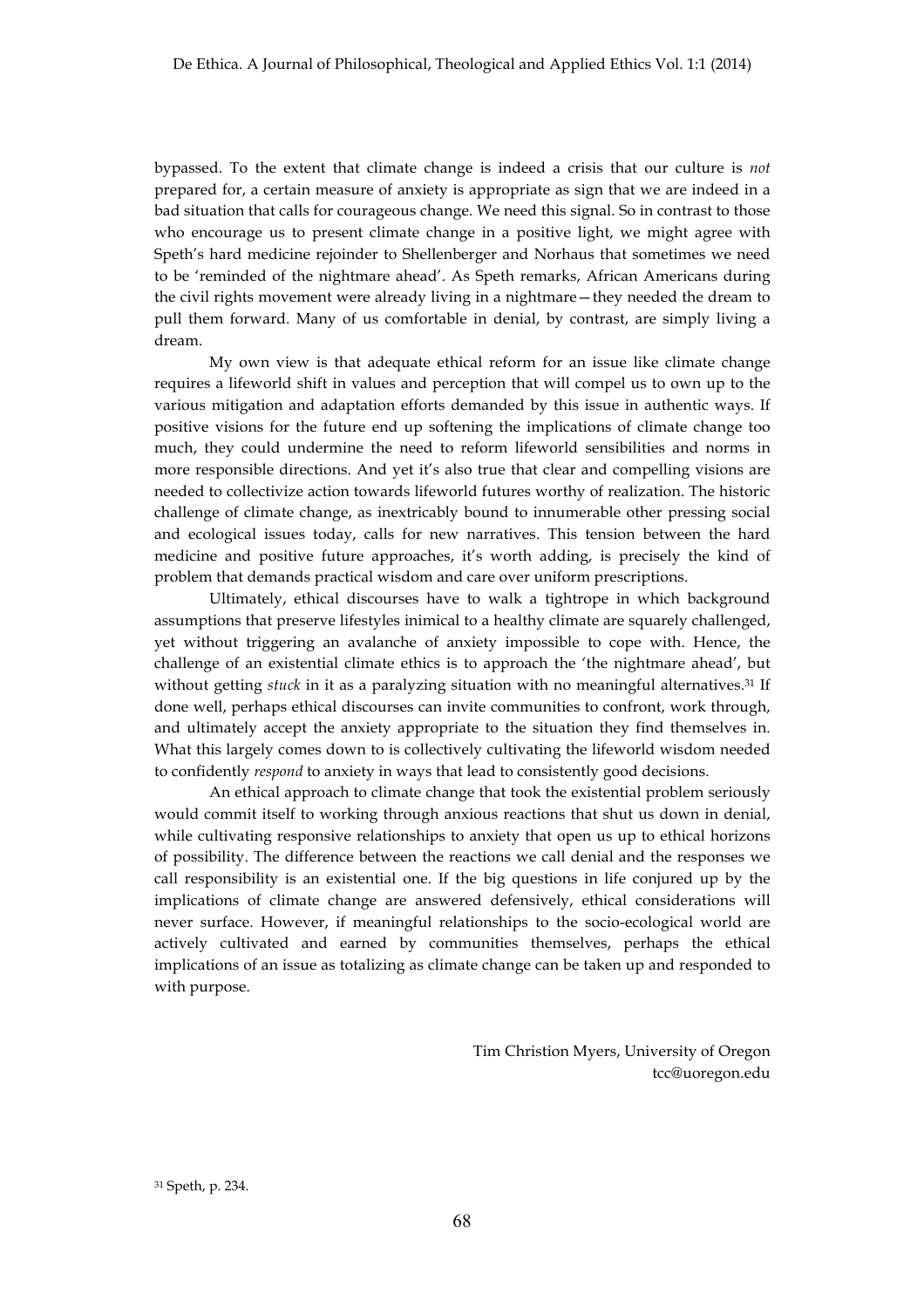### **Bibliography**

- Brook, Isis. 'Turning Up the Heat on Climate Change: Are Transition Towns an Answer?', *Environmental Values* 18:2 (2009), pp. 125-128.
- Cohen, Stanley. *States of Denial: Knowing About Atrocities and Suffering*. Malden: Blackwell, 2001.
- Dreyfus, Hubert L. *Being-in-the-World: A Commentary on Heidegger's* Being and Time*, Division I*. Cambridge, Mass.: MIT Press, 1991.
- Feygina, Irina, John T. Jost, and Rachel E. Goldsmith. 'System Justification, the Denial of Global Warming, and the Possibility of "System-Sanctioned Change"', *Personality and Social Psychology Bulletin* 36:3 (2010), pp. 326-338.
- Fritsche, Immo and Katrin Häfner. 'The Malicious Effects of Existential Threat on Motivation to Protect the Natural Environment and the Role of Environmental Identity as Moderator', *Environment and Behavior* 44:4 (2012), pp. 570-590.
- Giddens, Anthony. *Modernity and Self-Identity: Self and Society in the Late Modern Age*. Stanford: Stanford University Press, 1991.
- Heidegger, Martin. *Being and Time*. Translated by John MacQuarrie and Edward Robinson. New York: Harper and Row, 1962.
- Hulme, Mike. *Why We Disagree About Climate Change: Understanding Controversy, Inaction, and Opportunity*. Cambridge: Cambridge University Press, 2009.
- Jamieson, Dale. 'Ethics, Public Policy, and Global Warming' [1992], in *Climate Ethics: Essential Readings*, edited by Stephan M. Gardiner, Simon Caney, Dale Jamieson, and Henry Shue. New York: Oxford University Press, 2010, pp. 77-86.
- Marcuse, Herbert. *One-Dimensional Man: Studies in the Ideology of Advanced Industrial Society*. Boston: Beacon Press, 1964.
- McKibben, Bill. 'Global Warming's Terrifying New Math', *Rolling Stones Magazine*: July 19, 2012, online at http://www.rollingstone.com/politics/news/global-warmingsterrifying-new-math-20120719 (accessed 2013-11-11).
- Merchant, Carolyn. *The Death of Nature: Women, Ecology, and the Scientific Revolution*. New York: HarperCollins, 1980.
- Norgaard, Kari Marie. *Living in Denial: Climate Change, Emotions, and Everyday Life*. Cambridge, Mass./London: MIT Press, 2011.
- Shellenberger, Michael and Ted Nordhaus. *Break Through: From the Death of Environmentalism to the Politics of Possibility*. New York: Houghton Mifflin, 2007.
- Speth, James Gustave. *The Bridge at the Edge of the World: Capitalism, the Environment, and Crossing from Crisis to Sustainability*. New Haven: Yale University Press, 2008.
- Stern, Nicholas. 'The Economics of Climate Change' [2008], in *Climate Ethics: Essential Readings*, edited by Stephan M. Gardiner, Simon Caney, Dale Jamieson, and Henry Shue. New York: Oxford University Press, 2010, pp. 39-76.
- Thompson, Allen and Jeremy Bendik-Keymer. 'Introduction: Adapting Humanity', in *Ethical Adaptation to Climate Change: Human Virtues of the Future*, edited by Allen Thompson and Jeremy Bendik-Keymer. Cambridge, Mass./London: MIT Press, 2012, pp. 1-23.
- White Jr., Lynn. 'The Historical Roots of Our Ecological Crisis', *Science* 155:3767 (1967), pp. 1203-1207.
- Williams, Terry Tempest. 'What Love Looks Like', *Orion Magazine*: January/February 2012 issue, online at www.orionmagazine.org/index.php/articles/article/6598 (accessed 2013-11-11).